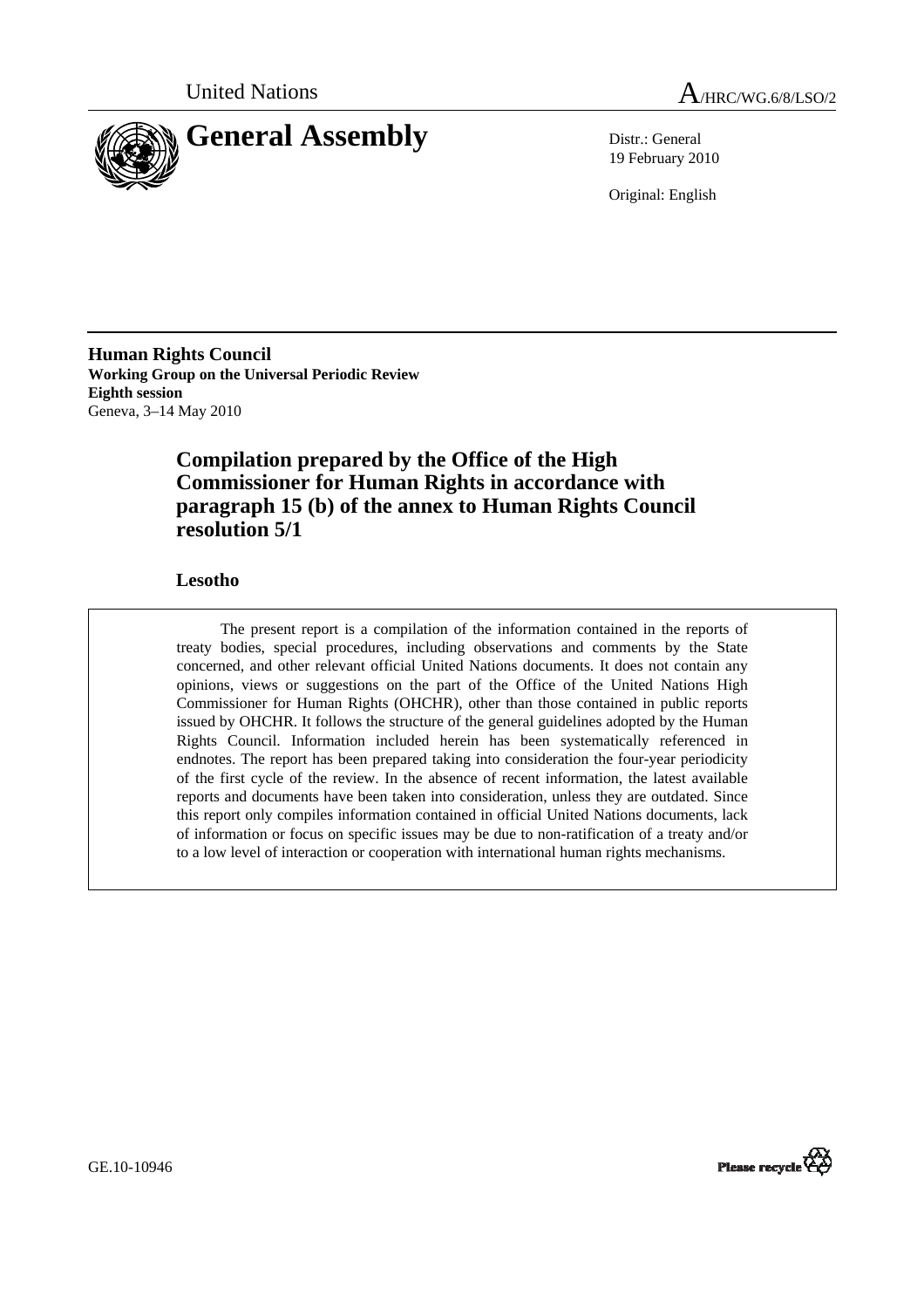# **I. Background and framework**

## **A. Scope of international obligations1**

| Core universal human         | Date of ratification, |                        | DeclarationsRecognition of specific |
|------------------------------|-----------------------|------------------------|-------------------------------------|
| rights treaties <sup>2</sup> | accession or          |                        | /reservations competences of treaty |
|                              | succession            |                        | bodies                              |
| <b>ICERD</b>                 | 4 Nov. 1971           |                        | None Individual complaints          |
|                              |                       |                        | $(art. 14)$ : No                    |
| <b>ICESCR</b>                | 9 Sept. 1992          | None                   |                                     |
| <b>ICCPR</b>                 | 9 Sept. 1992          |                        | None Inter-State complaints         |
|                              |                       |                        | (art. 41): No                       |
| <b>ICCPR-OP1</b>             | 6 Sept. 2000          | None                   |                                     |
| <b>CEDAW</b>                 | 22 Aug. 1995          | Yes (art. $2$ )        |                                     |
| OP-CEDAW                     | 24 Sep. 2004          | None                   | Inquiry procedure                   |
|                              |                       |                        | (arts. $8$ and $9$ ): Yes           |
| <b>CAT</b>                   | 12 Nov. 2001          |                        | None Inter-State complaints         |
|                              |                       |                        | $(art. 21)$ : No                    |
|                              |                       |                        | Individual complaints               |
|                              |                       |                        | $(art. 22)$ : No                    |
|                              |                       |                        | Inquiry procedure (art.             |
|                              |                       |                        | 20): Yes                            |
| <b>CRC</b>                   | 10 Mar. 1992          | None                   |                                     |
| <b>OP-CRC-AC</b>             | 24 Sep. 2003          | Binding declaration    |                                     |
|                              |                       | under art. 3: 18 years |                                     |
| OP-CRC-SC                    | 24 Sep. 2003          | None                   |                                     |
| <b>ICRMW</b>                 | 16 Sep. 2005          |                        | None Inter-State complaints         |
|                              |                       |                        | $(art. 76)$ : No                    |
|                              |                       |                        | Individual complaints               |
|                              |                       |                        | (art. 77): No                       |
| <b>CRPD</b>                  | 2 Dec. 2008           | None                   |                                     |

Core treaties to which Lesotho is not a party: OP-ICESCR,<sup>3</sup> ICCPR-OP 2, OP-CAT, CRPD–OP, and CED.

| Other main relevant international               | Ratification, accession or succession |
|-------------------------------------------------|---------------------------------------|
| instruments                                     |                                       |
| Convention on the Prevention and                | <b>Yes</b>                            |
| Punishment of the Crime of Genocide             |                                       |
| Rome Statute of the International Criminal      | <b>Yes</b>                            |
| Court                                           |                                       |
| Palermo Protocol <sup>4</sup>                   | <b>Yes</b>                            |
| Refugees and stateless persons <sup>5</sup>     | <b>Yes</b>                            |
| Geneva Conventions of 12 August 1949 and        | Yes, except Protocol III              |
| Additional Protocols thereto <sup>6</sup>       |                                       |
| ILO fundamental conventions <sup>7</sup>        | <b>Yes</b>                            |
| <b>UNESCO</b> Convention against Discrimination | No.                                   |
| in Education                                    |                                       |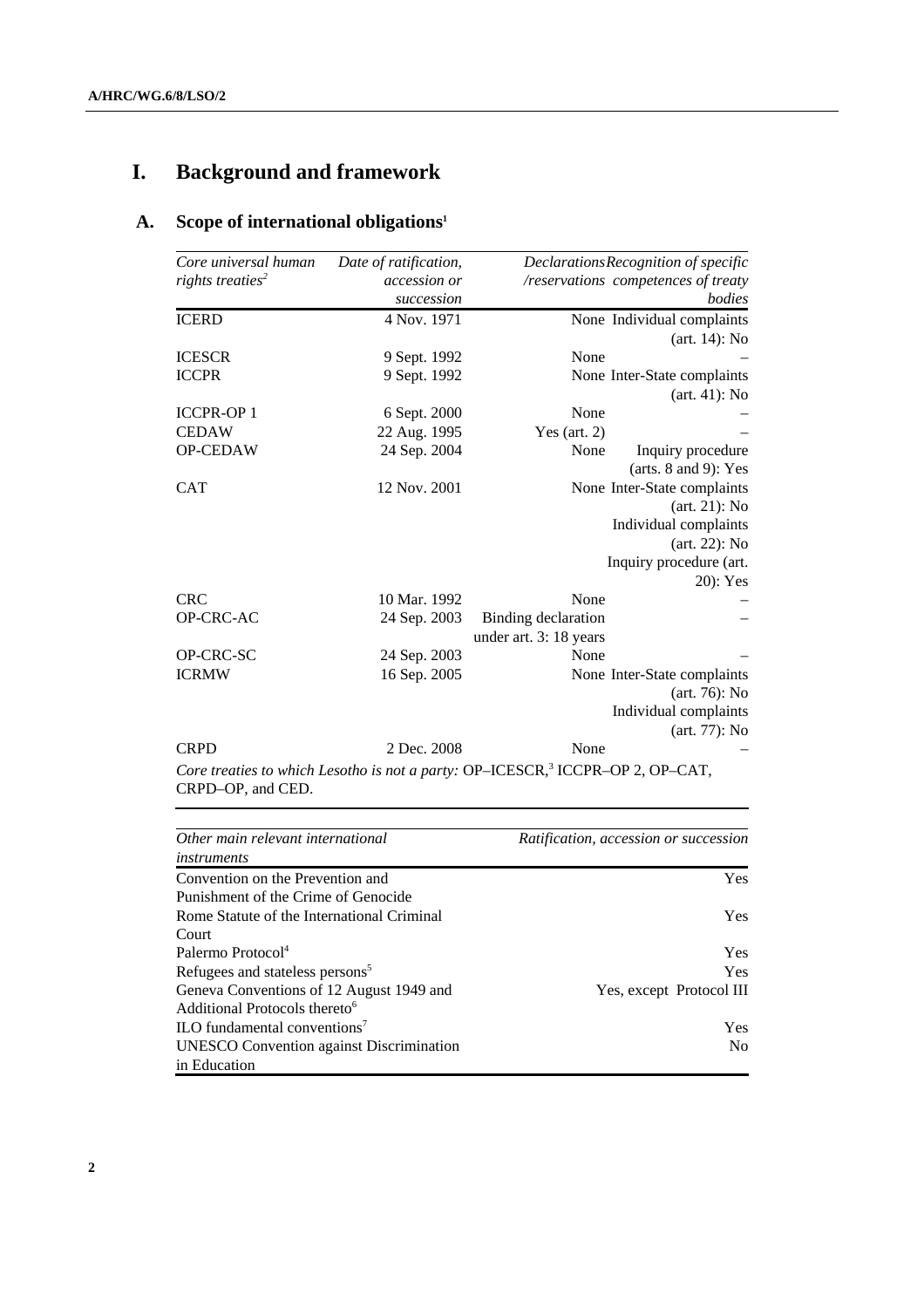1. In 2001, the Committee on the Rights of the Child (CRC) encouraged Lesotho to consider acceding to the 1993 Hague Convention on the Protection of Children and Cooperation in Respect of Intercountry Adoption.8

#### **B. Constitutional and legislative framework**

2. In 1999, the Human Rights Committee (HR Committee) noted that the delegation itself admitted the incompatibility with ICCPR of some provisions of its Constitution and also of its legislation and practices. It recommended that Lesotho take measures to bring all its laws into full conformity with ICCPR.<sup>9</sup>

3. In 2000, the Committee on the Elimination of Racial Discrimination (CERD) noted the non-self-executing character of international conventions in Lesotho.<sup>10</sup> It welcomed the Constitutional status granted to the protection of human rights and the recognition of the principle of equality of persons in the Constitution of Lesotho.<sup>11</sup>

4. In 2001, CRC expressed concern that domestic legislation did not fully reflect the principles and provisions of the Convention on the Rights of the Child. It noted that customary law continued to be applied in many situations and is sometimes in contradiction with the Convention. CRC recommended that Lesotho ensure that ongoing customary law practices are in conformity with the Convention. It also recommended that Lesotho continue efforts to adopt new, or to amend, legislative instruments; undertake a review of all of its legislation; and consider the enactment of a comprehensive child rights statute, to ensure the full conformity of domestic legislation with the Convention.<sup>12</sup> In 2009, the ILO Committee of Experts on the Application of Conventions and Recommendations (ILO Committee of Experts) noted that the adoption of the Children's Protection and Welfare Bill was still ongoing, and expressed the hope that the Bill would shortly be adopted.<sup>13</sup>

#### **C. Institutional and human rights infrastructure**

5. As of January 2010, Lesotho does not have a national human rights institution accredited by the International Coordinating Committee of National Institutions for the Promotion and Protection of Human Rights (ICC).<sup>14</sup> In 1999, the HR Committee welcomed the establishment of an ombudsman under the Constitution.<sup>15</sup>

6. In 2009, the Secretary-General indicated that, in November 2008, OHCHR had participated in national consultations with civil society and members of Parliament to discuss the 2007 National Human Rights Commission Bill and relevant constitutional provisions to establish the Commission, with the outcome informing parliamentary discussions on the legislation.16 The 2008 annual report of the Resident Coordinator referred to the United Nations country team's advocacy of progress towards establishing a National Human Rights Commission.<sup>17</sup> The 2008-2012 United Nations Development Assistance Framework (UNDAF) highlighted the United Nations system's support given to the establishment and operationalization of national commissions for human rights, gender and children.18 In 2001, CRC recommended that Lesotho proceed rapidly with the establishment of the Human Rights Commission in accordance with the Paris principles.

7. CRC recommended that consideration be given to providing a mechanism through which children can make complaints of abuses of their rights.<sup>19</sup> CRC further recommended the establishment of governmental mechanisms for the coordination of the implementation of the Convention and that attention be given to strengthening coordination with, and between, NGOs working towards the Convention's implementation.<sup>20</sup>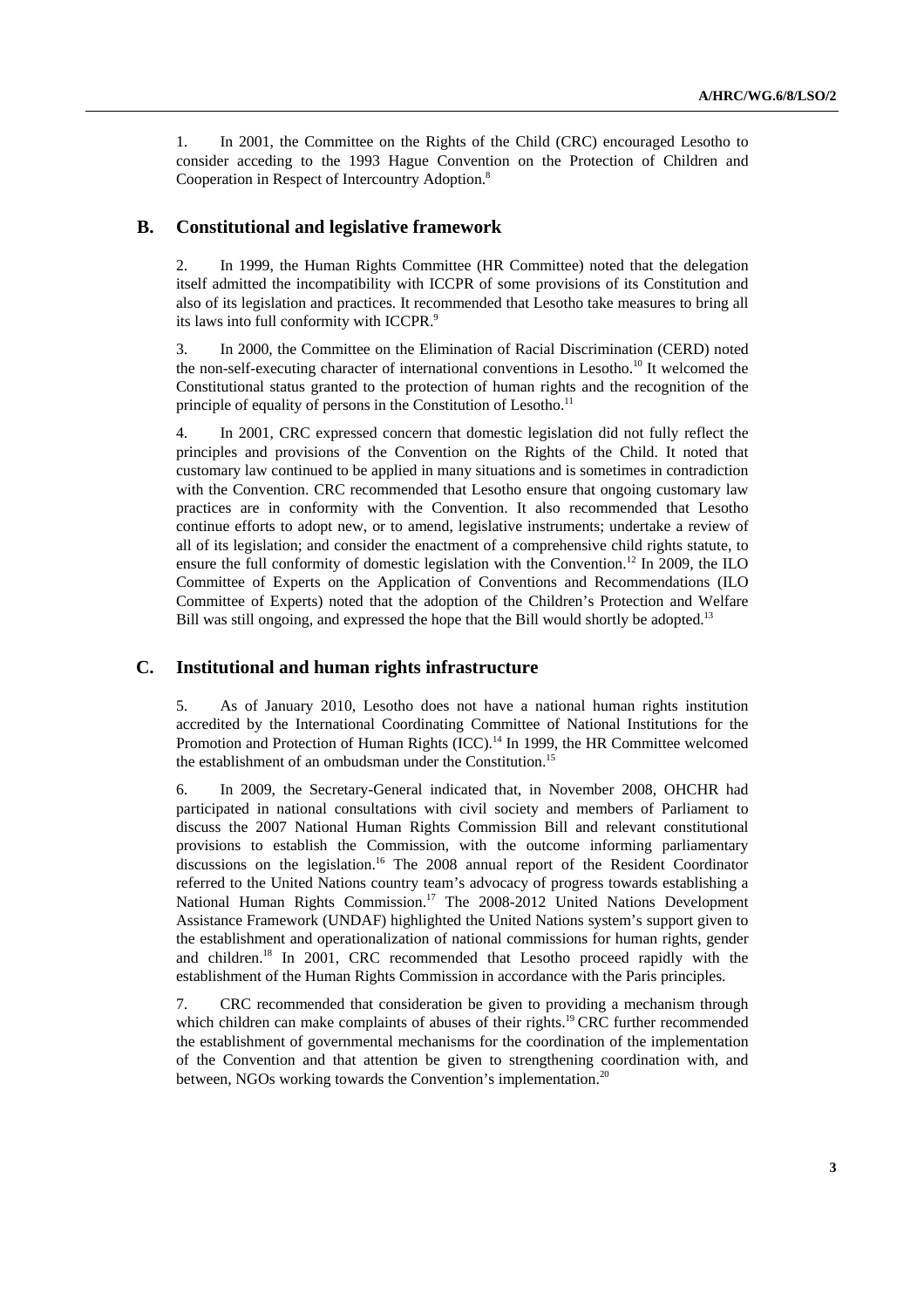## **D. Policy measures**

8. In 2001, CRC noted the development of numerous policies and strategies, including the "Vision 2020 initiative", addressing, inter alia, the rights of children with disabilities, anti-poverty, the rights of youth, HIV/AIDS, early childhood care and development, and a draft reproductive health strategy.<sup>21</sup> A 2007 United Nations Population Fund (UNFPA) report highlighted that Lesotho had developed a long-term national development plan, "Vision 2020", while adding that only the education-related Millennium Development Goal (MDG) target was likely to be achieved by  $2015<sup>22</sup>$  CRC was concerned at the absence of a national strategy to ensure respect for the rights of children with disabilities and urged Lesotho to develop a comprehensive national programme. $^{23}$ 

9. In 2005, Lesotho adopted the Plan of Action (2005-2009) for the World Programme for Human Rights Education focusing on the national school system.<sup>24</sup>

10. In 2009, the ILO Committee of Experts noted that the Government was in the process of implementing the National AIDS Strategic Plan and the Policy Framework on HIV/AIDS Prevention, Control and Management.<sup>25</sup>

## **II. Promotion and protection of human rights on the ground**

## **A. Cooperation with human rights mechanisms**

#### **1. Cooperation with treaty bodies**

|                           | Latest report                                 |                 |                       |                                                                                |
|---------------------------|-----------------------------------------------|-----------------|-----------------------|--------------------------------------------------------------------------------|
| Treaty body <sup>26</sup> | submitted and Latest concluding<br>considered | observations    | Follow-up<br>response | Reporting status                                                               |
| <b>CERD</b>               | 1998                                          | March 2000      |                       | - Fifteenth to nineteenth reports<br>overdue from 2000 to 2008<br>respectively |
| <b>CESCR</b>              |                                               |                 |                       | Initial report overdue since<br>1994                                           |
| <b>HR</b> Committee       |                                               | April 1999      |                       | Second report overdue since<br>2002                                            |
| <b>CEDAW</b>              |                                               |                 |                       | Initial report overdue since<br>1996                                           |
| <b>CAT</b>                |                                               |                 |                       | Initial report overdue since<br>2002                                           |
| <b>CRC</b>                |                                               | 26 January 2001 |                       | Second to fourth reports<br>overdue from 1999 to 2009<br>respectively          |
| OP-CRC-AC                 |                                               |                 |                       | Initial report overdue since<br>2005                                           |
| OP-CRC-SC                 |                                               |                 |                       | Initial report overdue since<br>2005                                           |
| <b>CMW</b>                |                                               |                 |                       | Initial report overdue since<br>2007                                           |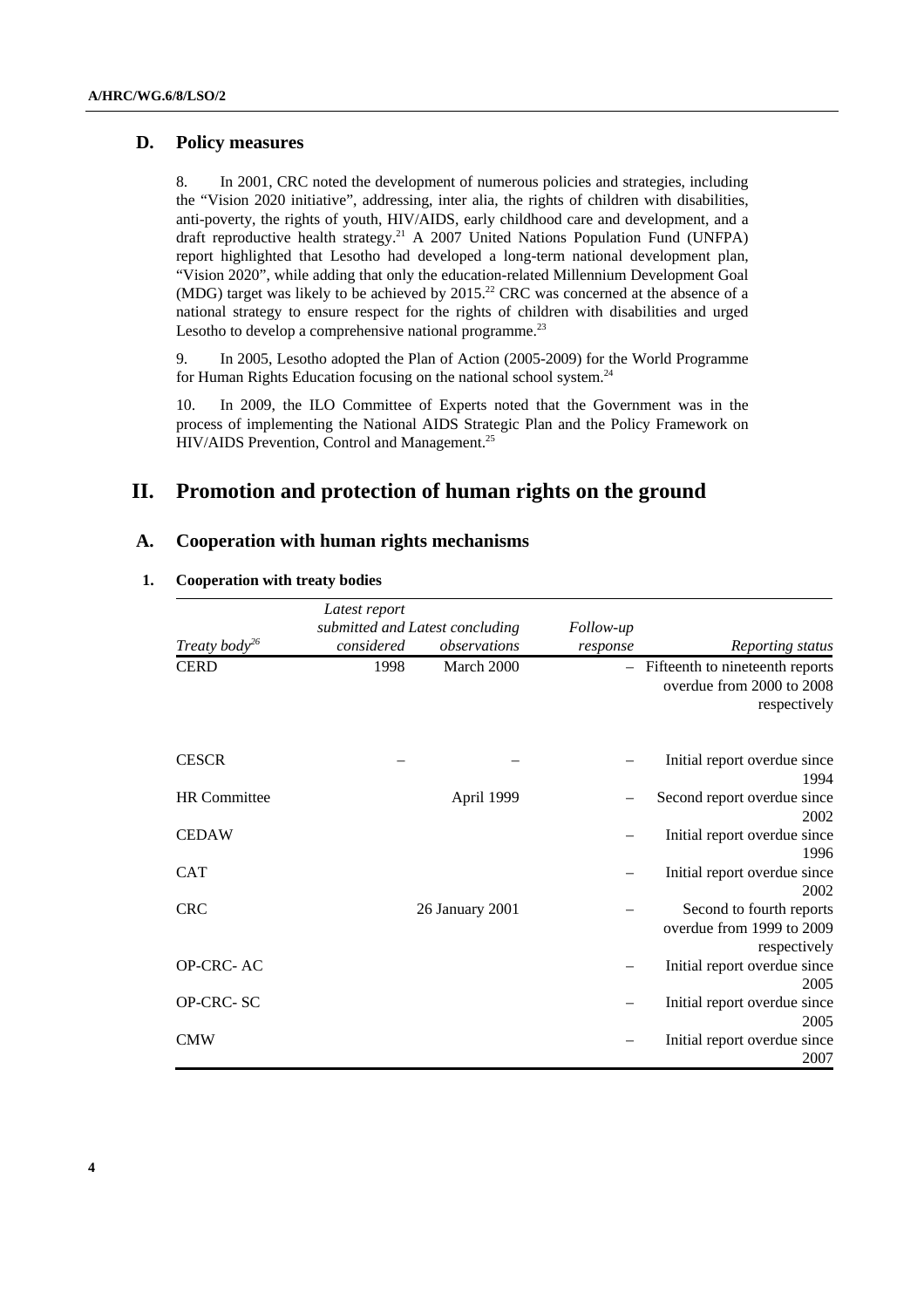11. The Committee on the Elimination of Discrimination against Women (CEDAW) decided to request that Lesotho submit its overdue reports as combined reports by July 2009, for consideration by CEDAW in the second half of 2010. As a last resort, and failing the receipt of the report within the suggested time frame, CEDAW will proceed with consideration of the implementation of the Convention in Lesotho in the absence of a report.27

#### **2. Cooperation with special procedures**

| Standing invitation issued                     | No                                        |
|------------------------------------------------|-------------------------------------------|
| Latest visits or mission reports               | No.                                       |
| Visits agreed upon in principle                |                                           |
| Visits requested and not yet agreed upon       |                                           |
| Facilitation/cooperation during missions       |                                           |
| Follow-up to visits                            |                                           |
| Responses to letters of allegations and urgent | During the period under review, no        |
| appeals                                        | communications were sent                  |
| Responses to questionnaires on thematic        | Lesotho did not respond to any of the 16  |
| issues                                         | questionnaires sent by special procedures |
|                                                | mandate holders. <sup>28</sup>            |

#### **3. Cooperation with the Office of the High Commissioner for Human Rights**

12. In 2007, OHCHR conducted with the United Nations country team a workshop for parliamentarians in Lesotho on human rights and the spread and treatment of HIV/AIDS.<sup>29</sup> OHCHR results on the establishment of a national human rights commission were accepted by the authorities with a view to being incorporated in the forthcoming legislation.<sup>30</sup>

#### **B. Implementation of international human rights obligations**

#### **1. Equality and non-discrimination**

13. In 2008, the independent expert on the question of human rights and extreme poverty noted that, although more girls than boys were educated, gender discrimination is widespread in employment and access to productive resources and credit. Instances of domestic and sexual violence were very common, despite the gender and development policy and the Sexual Offences Act of 2003.<sup>31</sup> The 2008 annual report of the Resident Coordinator indicated that while Lesotho had made progress in promoting gender equality and empowerment of women, gender disparities still existed. Women are still subjected to various forms of discrimination.32 In 2008, the ILO Committee of Experts asked Lesotho to continue to provide information on the measures taken to abolish any discriminatory laws or practices that may impeded the full application of the ILO Discrimination (Employment and Occupation) Convention, and pursue legal reform to ensure equal rights of men and women, including progress made in adopting the Married Persons Equality Bill.<sup>33</sup>

14. A 2007 UNFPA report indicated that discriminatory practices were entrenched in the customs, beliefs and traditions of Lesotho, and these limited women's rights in many areas. Women's vulnerability was reflected in rising levels of gender-based violence, the high prevalence of HIV and AIDS among women and girls, and the unequal participation of women in the decision-making process. $34$  In 1999, the HR Committee was gravely concerned that both common and customary law permitted discrimination against women by treating them as minors.<sup>35</sup> Similar concerns were expressed by CRC in 2001.<sup>36</sup> The HR Committee noted with concern that, under customary law, inheritance and property rights of women are severely restricted and that under customary law, as well as under common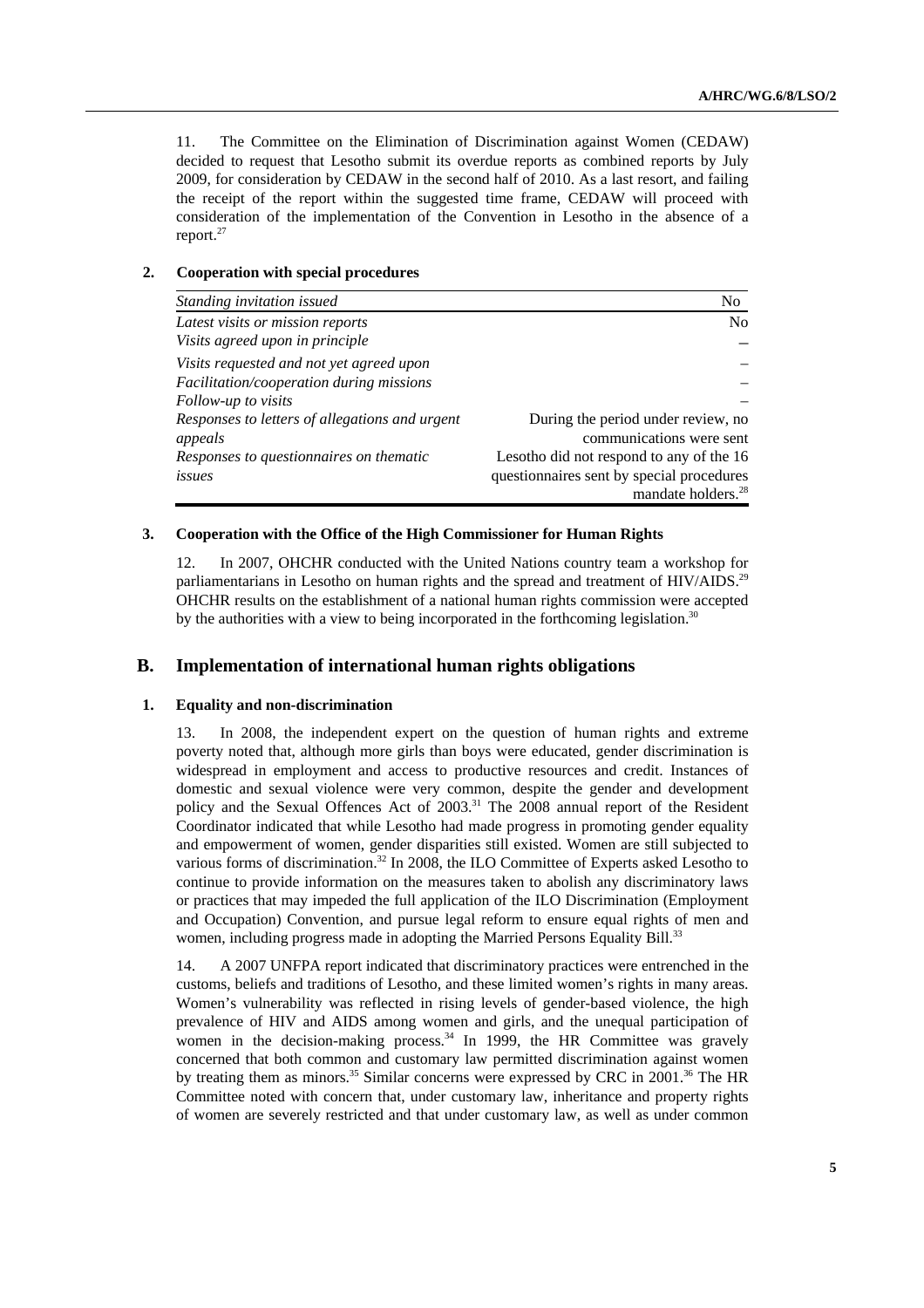law, women may not enter into contracts, open bank accounts, obtain loans or apply for passports without the permission of their husbands. It urged the introduction of measures to repeal or amend these discriminatory laws and eradicate such discriminatory practices.<sup>37</sup>

15. In 2008, the ILO Committee of Experts stressed, while recalling that the Constitution and the Labour Code contained non-discrimination provisions, the need for Lesotho to take concrete and proactive steps to promote equality and ensure nondiscrimination in practice.<sup>38</sup> In 2001, CRC urged Lesotho to urgently strengthen efforts to ensure full implementation of the principle of non-discrimination, inter alia, by amending domestic legislation and increasing awareness among the population. CRC also urged Lesotho to give particular attention to ending discrimination against girls and women in legislation, customary law and in practice, to effectively address discrimination against vulnerable groups of children by improving their access to education and health services, and to ensure that children born out of wedlock can obtain travel documents as easily and quickly as all other children.<sup>39</sup>

16. In 2000, CERD expressed concern about increasing expressions of xenophobia resulting in acts of racial discrimination, and about the absence from the 1971 Race Relations Order of a comprehensive legislative framework prohibiting and penalizing such acts. CERD encouraged Lesotho to establish appropriate and effective remedies and recourse mechanisms, and to implement fully all its obligations under the Convention.<sup>40</sup> In 2008, the ILO Committee of Experts noted that Lesotho had elaborated a Race Relations Bill 2004, which prohibited racial discrimination in access to public places, the use of public facilities or services, and schools.<sup>41</sup>

17. In 2008, the ILO Committee of Experts recalled it previous comments concerning existing ethnic tensions between the Basotho and ethnic Asian communities, and noted the statement by Lesotho that tensions between the Basotho and employers of Chinese origin were mainly caused by communication barriers and cultural differences, and that the Ministry of Labour had been raising the issue in training sessions with workers and employers in the textile industry.<sup>42</sup>

18. In 2001, CRC noted with concern the lack of clarity in the definition of the child, arising from the fact that on the one hand the child was defined as a person under 18 years of age, while on the other hand the age of majority still remained 21. CRC was similarly concerned by the different minimum legal ages for marriage, the absence of a defined minimum age of sexual consent for boys, and the extremely low minimum age of criminal responsibility – currently seven years. CRC recommended that Lesotho review, and amend as appropriate, existing legislation to harmonize the age of majority and the overall definition of the child. $43$ 

19. In 1999, the HR Committee noted with concern that a sexual relationship between consenting adult partners of the same sex was punishable under law and recommended that Lesotho amend the law in this respect.<sup>44</sup>

#### **2 Right to life, liberty and security of the person**

20. In 1999, the HR Committee expressed concerned about the excessive use of force by the police and security forces, including shooting of suspects to prevent their flight even in cases where there was no violence on the part of the suspects. It urged Lesotho to investigate such cases and ensure the prosecution and punishment of those responsible.<sup>45</sup>

21. The HR Committee noted with concern that there were fairly numerous instances of torture of persons in custody. It strongly urged Lesotho to establish an independent authority consisting of respected civilians to receive and investigate complaints of torture and ill-treatment, provide redress to the victims and prosecute those responsible for torture and ill-treatment.46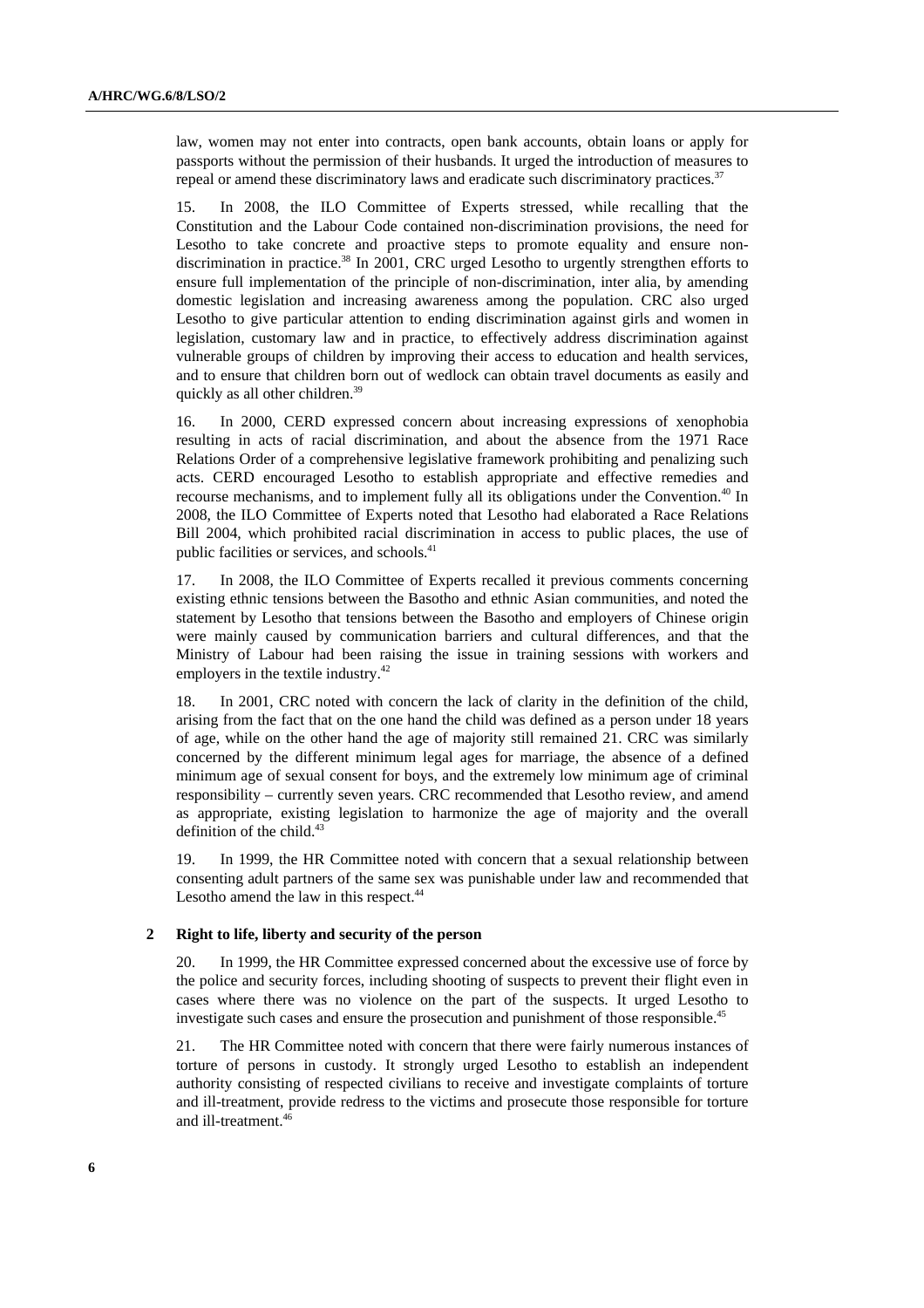22. With regard to pretrial detention, the HR Committee expressed concern about the detention of suspects for periods longer than 48 hours before they are brought before a magistrate, and recommended that Lesotho take firm action to enforce its own legislative provision limiting pretrial detention to 48 hours before appearance before a magistrate.<sup>47</sup>

23. In 2000, CERD expressed concern about the incidents of tension between Lesotho nationals and foreign factory owners which resulted in kidnapping, violence and the flight of about 100 Asian nationals from the country for fear of persecution. It recommended that Lesotho take measures to resolve the underlying socio-economic causes of these events.<sup>48</sup>

24. In 2001, CRC was extremely concerned at incidents of violence, including beatings, committed against children by law enforcement officials and the lack of investigation or criminal justice response to such incidents. It recommended that Lesotho establish an effective child-friendly complaint and investigation system to address acts of violence committed by law enforcement or other officials against children, and ensure that the perpetrators of such acts do not enjoy impunity. CRC further urged Lesotho to strengthen awareness of children's rights issues within the criminal justice system.<sup>49</sup>

25. A 2007 UNICEF report indicated that the reported incidence of sexual abuse of children was high, and that 179 of the 789 cases reported by the Child and Gender Protection Unit of the police between January and June 2006 concerned children. The UNICEF report highlighted the commitment of Lesotho to address child protection issues, including through extensive public sensitization regarding the Sexual Offences Act (2003) and the establishment of child protection teams in all districts.<sup>50</sup> In 2001, CRC recommended that cases of domestic violence, ill-treatment, sexual and other abuse within the family be properly investigated, and that sanctions be applied to perpetrators.<sup>51</sup>

26. In 1999, the HR Committee expressed its grave concern at the fact that the practice of female genital mutilation appeared to continue to exist in parts of Lesotho.<sup>52</sup> CRC expressed similar concern in 2001.<sup>53</sup> The HR Committee called for the eradication of that practice and recommended that it be made punishable under law.54

27. While noting the statement by the delegation that corporal punishment had been abolished, the HR Committee noted with concern the indication in the report of Lesotho that corporal punishment was still used, provided that a medical doctor was present.55 Similarly, CRC expressed concern in 2001 that the practice continued to be widespread and recommended that Lesotho take measures to effectively implement legislation prohibiting corporal punishment in schools and in care and juvenile justice institutions, and consider prohibiting corporal punishment in the family.<sup>56</sup>

28. In 2008, the ILO Committee of Experts noted that, according to the UNICEF Lesotho Child Labour Survey – Analytical Report in 2004, herding was considered the worst form of child labour because it often prevented the boys involved from attending school, involves long hours and night work, and exposed the children to extreme weather conditions in isolated areas.<sup>57</sup> In 2001, CRC also noted with concern the high and increasing number of children, especially boys, employed as animal herders, as well the number of children working in potentially dangerous conditions. CRC recommended, inter alia, that Lesotho ensure that sufficient resources were allocated to the effective enforcement of labour laws and the protection of children from economic exploitation.<sup>58</sup> In 2009, the ILO Committee of Experts encouraged Lesotho to take the necessary measures to protect children from hazardous work in the informal sector, including through the strengthening of the labour inspection system in this sector.<sup>59</sup> It also encouraged Lesotho to take effective and time-bound measures to protect girls engaged in domestic work from the worst forms of child labour.<sup>60</sup>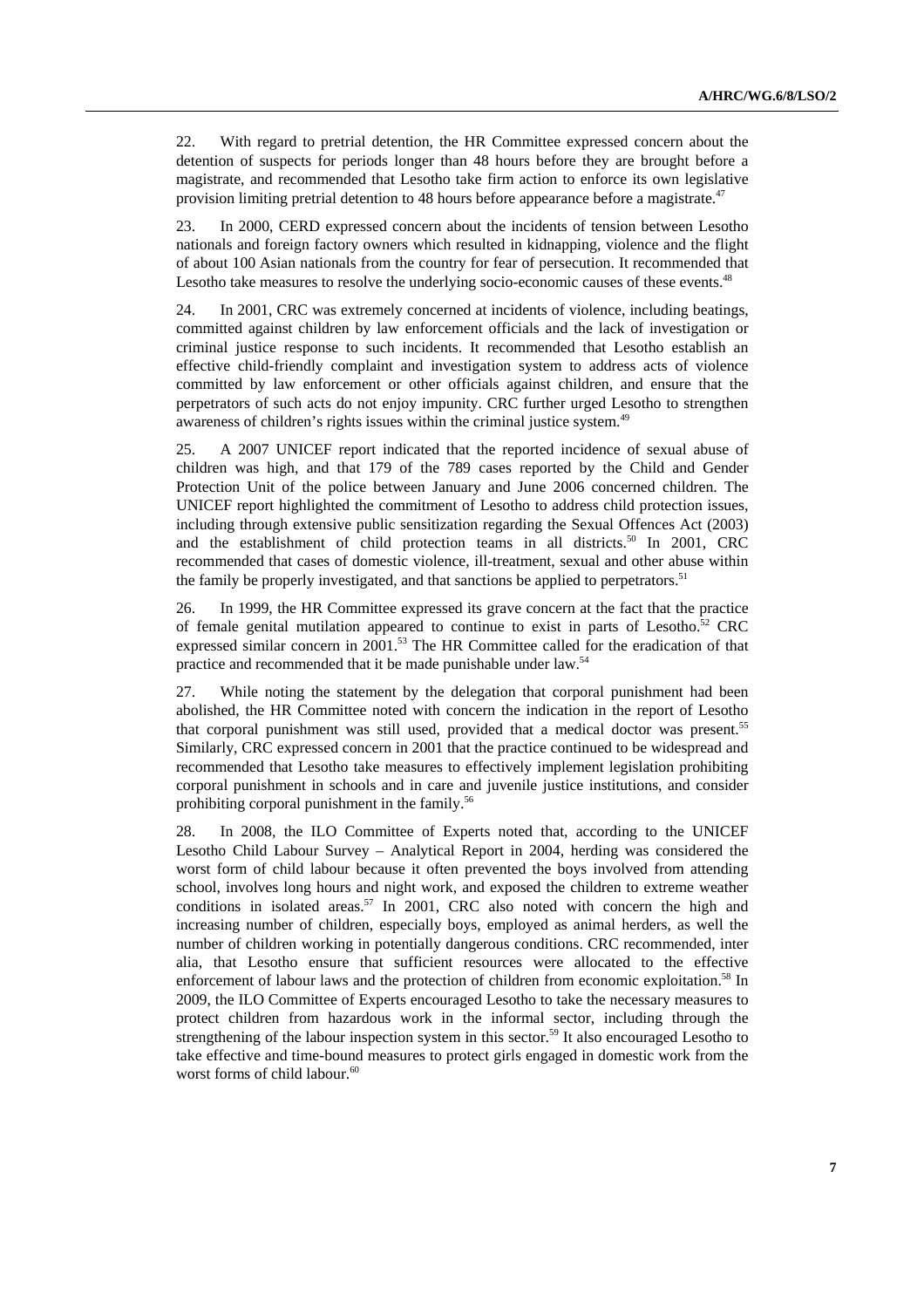29. In 2009, the ILO Committee of Experts requested that Lesotho take measures to prohibit the use, procuring or offering of a child under 18 years for the production and trafficking of drugs as a matter of urgency. $61$ 

30. CRC expressed concern that young girls in particular are vulnerable to sexual exploitation, and that the number of incidents of such exploitation were increasing. CRC recommended that Lesotho implement appropriate policies and measures, including care and rehabilitation, to prevent and combat the sexual exploitation of children, especially girls. It recommended that Lesotho reinforce its legislative framework to protect children fully from all forms of sexual abuse or exploitation, including within the family.<sup>62</sup>

#### **3. Administration of justice, including impunity, and the rule of law**

31. A 2004 Department of Economic and Social Affairs (DESA) report indicated that the Constitution provided for an independent judicial system, while the implementation of the necessary law reform was hampered by weaknesses in the administration of justice.<sup>63</sup>

32. DESA also reported that the Prevention of Corruption and Economic Crime Offences Act No. 5 of 1999 provided for the establishment of a directorate on corruption and economic crime, made provision for the prevention of corruption and conferred power on the Directorate to investigate suspected cases.<sup>64</sup>

33. In 1999, the HR Committee noted with concern the continuing influence of the military in civilian matters and the climate of impunity for crimes and abuses of authority committed by members of the military. It strongly urged that measures be taken to ensure the primacy of civil and political authority.<sup>65</sup>

34. While CRC noted that a juvenile justice system had been established, it recommended that Lesotho take additional steps to undertake a comprehensive reform of the juvenile justice system in the spirit of the Convention and of other United Nations standards in this field.<sup>66</sup>

#### **4. Right to privacy, marriage and family life**

35. In 2001, CRC expressed concern at low levels of birth registration and, in particular, that some registration procedures were inaccessible, cumbersome and expensive. It recommended that all necessary measures be taken to ensure that all children are registered at birth.<sup>67</sup>

36. CRC noted with concern the reported increase in family breakdown related to a combination of factors, including HIV/AIDS, household poverty, and increasing unemployment. It expressed concern at the growing number of child-headed households. CRC recommended that Lesotho clarify, strengthen and ensure implementation of its policies and legislation in relation to family breakdown, and that Lesotho strengthen support to child-headed households, particularly in the light of the spread of HIV/AIDS.<sup>68</sup>

37. With respect to the situation of children deprived of a family environment, CRC recommended that Lesotho develop additional programmes to strengthen its alternative care facilities, in particular an adequate and well-supported foster care system. CRC strongly recommended that Lesotho end the practice of using the Juvenile Training Centres to detain children as a form of alternative care.<sup>69</sup>

38. CRC noted that Lesotho has legislation to regulate domestic adoptions, but that there is de jure discrimination against prospective African parents, and that the procedures were often slow and cumbersome. CRC recommended that Lesotho introduce effective and nondiscriminatory regulatory and monitoring procedures with respect to both domestic and intercountry adoptions.70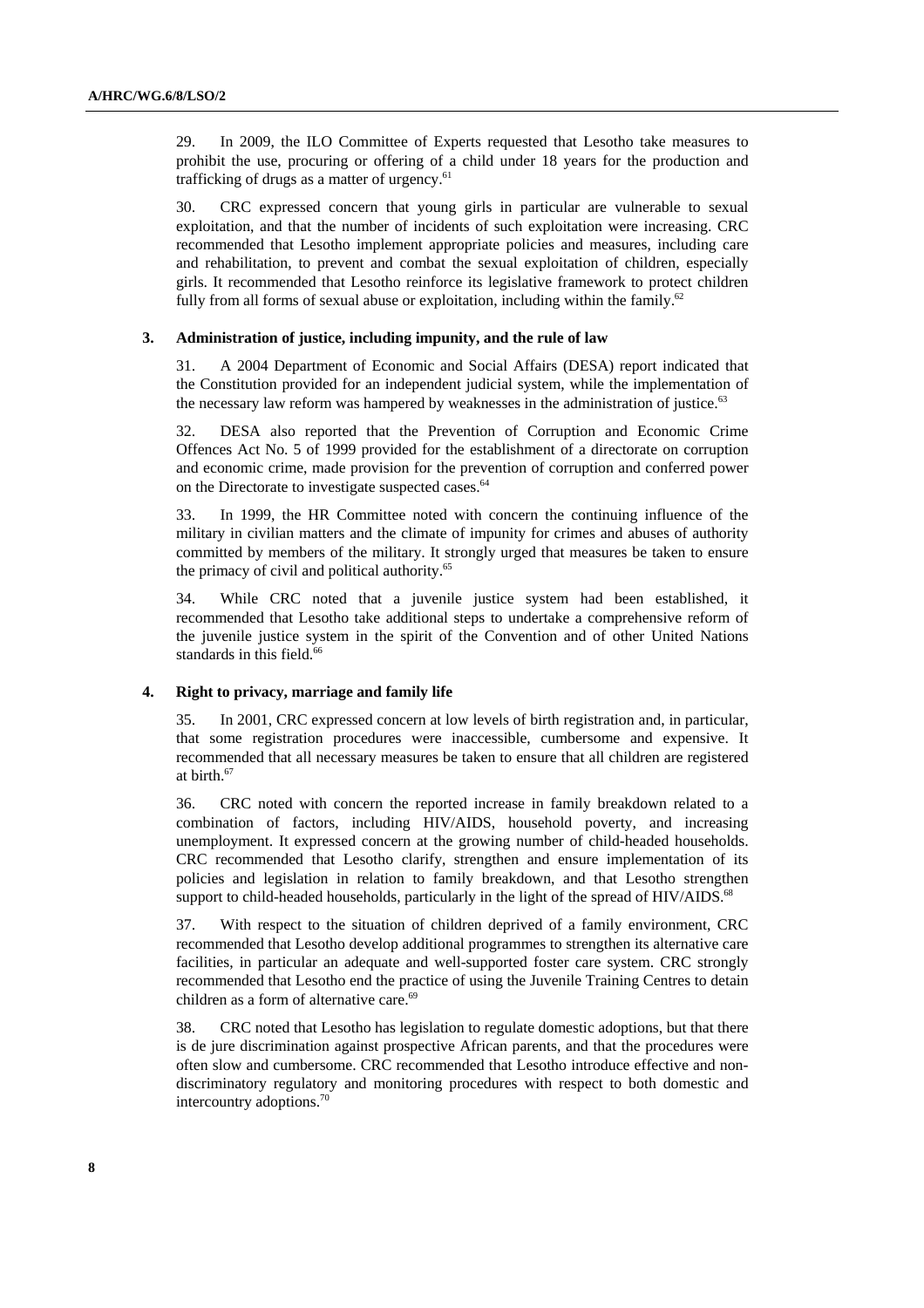#### **5. Freedom of expression, association and right to participate in public and political life**

39. In 1999, the HR Committee was seriously concerned about reports of harassment of and repeated libel suits against journalists who criticized the Government. It was also gravely concerned about the reports that newspapers which adopted a negative attitude towards the Government were boycotted by State and parastatal companies placing advertisements, and that journalists working for the State who were seen at opposition demonstrations were required to resign. It urged Lesotho to respect freedom of the press and to desist from taking any action which would violate the freedom of the press.<sup>71</sup>

40. The HR Committee expressed concern that the relevant authority under the Printing and Publishing Act had unfettered discretionary power to grant or to refuse registration to a newspaper, and recommended that Lesotho provide for guidelines for the exercise of discretion and procedures for effective review of the validity of the grounds for refusal of registration, and bring its legislation into conformity with article 19 of ICCPR.<sup>72</sup>

41. The HR Committee noted with concern that, although there had been improvement in the participation of women in the public and private sectors, the participation of women was still inadequate. It urged Lesotho to take the measures needed, including, if necessary, affirmative action, to further improve the participation of women in political life as well as public life, including the public and judicial services.<sup>73</sup> In 2008, the independent expert on the question of human rights and extreme poverty noted that the Local Government Electoral Amendment Act 2004 reserved 30 per cent of all electoral seats for women.<sup>74</sup> A 2009 United Nations Statistics Division source indicated that the proportion of seats held by women in the national parliament increased from 11.7 per cent in 2006 to 25 per cent in 2009.75

42. The 2008-2012 UNDAF highlighted a growing recognition of opportunities for further positive change in the development process following the general elections of May 2002, the local council elections of April 2005 and the February 2007 general elections. There was still need, however, to strengthen gender-sensitive, participatory governance for effective, rights-based service delivery at the district and community levels, inter alia.<sup>76</sup>

#### **6. Right to work and to just and favourable conditions of work**

43. In 2008, the ILO Committee of Experts indicated that the National Advisory Committee on Labour had decided to review the Labour Code, and noted that the Government had stated that the ILO Committee's concerns would be taken into account in the course of the revision. It trusted that the necessary measures would soon be taken to bring the national legislation into compliance with the ILO Forced Labour Convention.<sup>77</sup>

44. In 2008, the ILO Committee of Experts highlighted that the Employment and Earnings Survey indicated that women earned only 45 per cent of men's average monthly earnings in the private sector, with the ratio 83 per cent in the public sector. It urged Lesotho to take the necessary measures to address the existing gender wage gap, particularly in the private sector.<sup>7</sup>

45. In 2007, the ILO Committee of Experts noted that section 198G (1) of the Labour Code provides that the members of a registered trade union, which represents more than 35 per cent of the employees of an employer that employed ten or more employees, were entitled to elect union representatives. It requested Lesotho to amend section 198G (1) so as to allow all workers to participate either as candidates or voters in the election of workplace representatives.79

46. In 2009, the ILO Committee of Experts hoped Lesotho would soon be in a position to provide full information on the measures taken to amend section 19 of the Public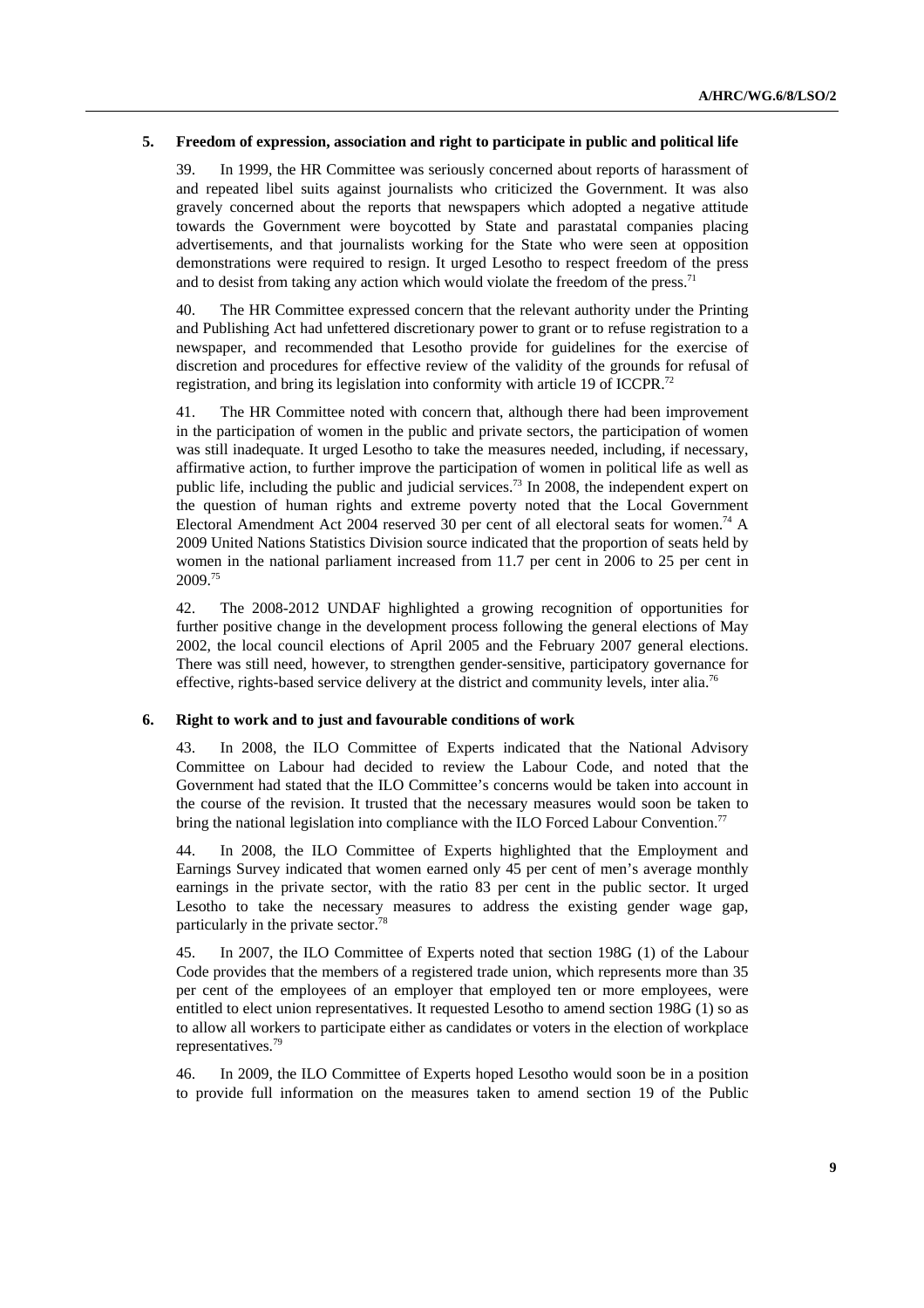Services Act (2005) so as to ensure that the prohibition of the right to strike in the public service was limited to public servants exercising authority in the name of the State.<sup>80</sup>

#### **7. Right to social security and to an adequate standard of living**

47. The 2008 annual report of the Resident Coordinator highlighted that the severe drought of 2007 and, inter alia, high food prices had left many people food insecure. $81$ 

48. A 2008 UNDP report indicated that reduced household incomes and employment opportunities for the many returning migrant miners was perpetuating food insecurity and chronic poverty.82

49. The 2008 annual report of the Resident Coordinator stressed the need to urgently scale up multisector interventions for achieving a reduction in child mortality and an improvement in maternal health. Maternal mortality was currently on the increase, owing to, inter alia, a continuing decline in human resources and limited access to skilled care due to the rugged terrain.<sup>83</sup> A 2009 United Nations Statistics Division source indicated that the children under-five mortality rate per  $1,000$  live births was 68 in 2007.<sup>84</sup> In 2001, CRC noted with concern the poor health situation of children. CRC recommended that Lesotho allocate appropriate resources and develop comprehensive policies and programmes to improve health infrastructure and increase the number of trained health and welfare professionals (including mental health professionals). CRC also recommended that Lesotho improve the health situation of children; facilitate greater access to primary health services; reduce the incidence of maternal, child and infant mortality; prevent and combat malnutrition; and improve access to safe drinking water and sanitation. CRC further recommended that Lesotho address health risks associated with male circumcision.<sup>85</sup>

50. The Special Rapporteur on violence against women, its causes and consequences noted that women workers who were also mothers faced greater risk of maternal and child perinatal mortality because their long and inflexible work hours made it difficult to care for themselves during pregnancy and for their babies by attending medical clinics, recuperating from birth, breastfeeding and so on.<sup>86</sup>

51. The HR Committee noted with concern that the law in force in Lesotho made abortion illegal except in cases where the woman was of unsound mind or the conception was the result of rape or incestuous intercourse. It recommended that Lesotho review the abortion law to provide for situations where the life of the woman is in danger. $87$ 

52. A 2009 United Nations Statistics Division source indicated that the proportion of 15- 49 years old living with HIV was 23.2 per cent in 2007. A 2007 UNFPA report highlighted that the vulnerability of youth is compounded by inadequate access to life skills-based sexual and reproductive health information and services, with, inter alia, gender-based violence and intergenerational sex exacerbating the situation.<sup>88</sup> In 2001, CRC expressed concern at the alarmingly high incidence and increasing prevalence of HIV/AIDS among adults and children, in particular among teenage girls, and the high incidence of teenage pregnancy and sexually transmitted infections. CRC urged Lesotho to give particular attention to the secondary consequences of HIV/AIDS, such as an increase in child-headed households following the death of adult family members.<sup>89</sup>

53. A 2009 United Nations Statistics Division source indicated that the total proportion of the population using an improved drinking water source was 78 per cent in 2006.<sup>91</sup>

#### **8. Right to education and to participate in the cultural life of the community**

54. In 2009, the ILO Committee of Experts expressed the firm hope that the Bill introducing free and compulsory education will soon be adopted.<sup>91</sup> A 2009 United Nations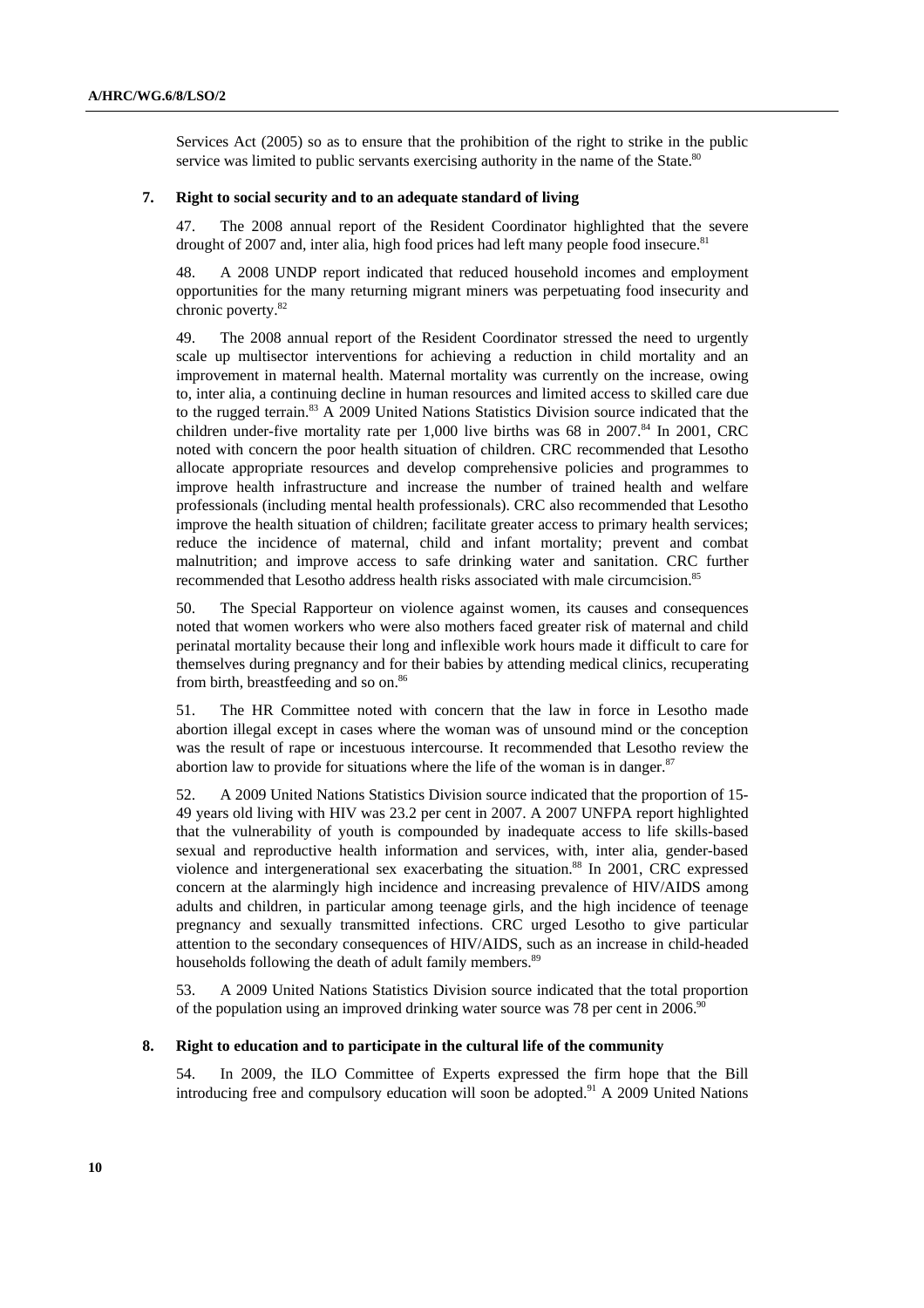Statistics Division source indicated that the net enrolment ratio in primary education was 72.6 per cent in 2006.<sup>92</sup>

55. In 2008, the ILO Committee of Experts observed that primary education had not yet been made compulsory and that, according to the concluding observations of CRC of 2001 (CRC/C/15/Add.147, para. 51), many children, in particular herders, children living in poverty, and children living in remote rural communities continued not to have access to education.<sup>93</sup> CRC also noted with concern the lack of trained teachers, the poor educational infrastructure and lack of equipment, the extent of overcrowding, the high pupil-teacher ratios, the high drop-out, illiteracy and repetition rates, the lack of basic training materials and shortages of text books and other materials.<sup>94</sup>

#### **9. Migrants, refugees and asylum-seekers**

56. UNHCR submitted that Lesotho had enacted appropriate national refugee legislation.<sup>95</sup> It also submitted that Lesotho, in November 2009, had about 64 refugees of various nationalities. The majority of refugees living in Lesotho are fully integrated, economically productive and self-sufficient. The legislative framework and the Government's policy favour local integration. Refugees have the right to work, freedom of movement and access to social services, with the Government providing grants, as well as free accommodation and utilities for persons with specific needs.<sup>96</sup> However, UNHCR noted that several vulnerable refugees had recently had difficulties in accessing grants from the Government. In addition, the prevailing economic situation has fuelled xenophobic attitudes in the population.<sup>97</sup>

57. UNHCR encouraged the continuation of the generous practices of the Government, such as unconditionally granting citizenship to all refugees who have resided in the country for five years or more. $98$ 

## **III. Achievements, best practices, challenges and constraints**

58. The 2008 annual report of the Resident Coordinator indicated successes in the promotion of gender, namely the establishment of the Ministry of Gender, the development of a Gender Policy, Gender and Child Protection Unit and the affirmative action approach to local governance representation.<sup>99</sup>

59. The 2008-2012 UNDAF indicated that the ongoing crisis of Lesotho had resulted from the nexus of widespread and increasing HIV infection, growing pervasive poverty, and food insecurity.100 The 2007 annual report of the Resident Coordinator indicated that at 23.2 per cent infection rate, HIV and AIDS continue to be the number one cause of all illnesses and deaths in Lesotho.<sup>101</sup> The 2008 annual report of the Resident Coordinator indicated that Lesotho remains highly food insecure, and that during 2007 and 2008, the country suffered devastating consequences of a drought, with the combination of low yields and high food and commodity prices keeping many households vulnerable.<sup>102</sup>

60. In 2001, CRC acknowledged that the economic and social difficulties facing Lesotho and the human rights situation in general had had, and were continuing to have, a negative impact on the situation of children and were impeding the full implementation of the Convention. In particular, CRC noted the impact of the increasing level of poverty, very high unemployment and the emigration of professionals on children. CRC further noted that the impact of HIV/AIDS also adversely affected the full implementation of the Convention.<sup>103</sup>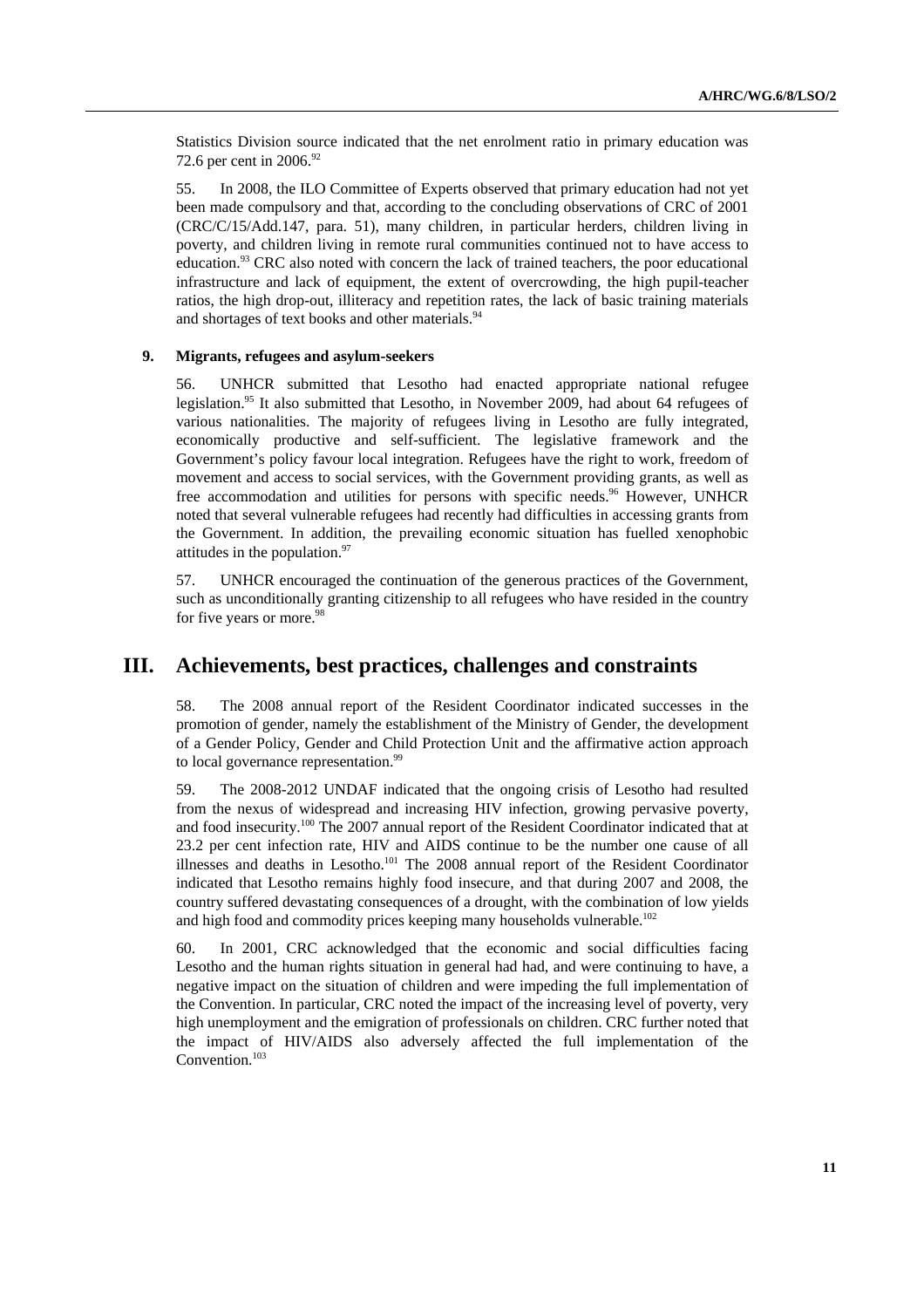## **IV. Key national priorities, initiatives and commitments**

### **Specific recommendations for follow-up**

61. UNHCR urged Lesotho to work closely with United Nations organizations and specialized agencies to further enhance integration policies and put in place programmes fostering tolerance.<sup>104</sup>

## **V. Capacity-building and technical assistance**

62. The 2008-2012 UNDAF listed as expected outcomes a strengthened national capacity to sustain universal access to HIV prevention, treatment, care and support as well as impact mitigation, improved and expanded equitable access to quality basic health, education and social welfare services for all. Furthermore, that increased employment, household food security and enhanced natural resource and environmental management governance institutions are strengthened.105

63. CRC joined with Lesotho in expressing the need for additional technical assistance and international cooperation.<sup>106</sup> It recommended that Lesotho seek technical assistance from relevant United Nations entities regarding: children with disabilities;<sup>107</sup> juvenile justice and police training;<sup>108</sup> child health improvement;<sup>109</sup> and education.<sup>110</sup>

#### *Notes*

 $1$  Unless indicated otherwise, the status of ratifications of instruments listed in the table may be found in *Multilateral Treaties Deposited with the Secretary-General: Status as at 31 December 2006* (ST/LEG/SER.E.25), supplemented by the official website of the United Nations Treaty Collection database, Office of Legal Affairs of the United Nations Secretariat, http://treaties.un.org/.

The following abbreviations have been used for this document:

| <b>ICERD</b>     | International Convention on the Elimination of All Forms of Racial Discrimination;  |
|------------------|-------------------------------------------------------------------------------------|
| <b>ICESCR</b>    | International Covenant on Economic, Social and Cultural Rights;                     |
| <b>OP-ICESCR</b> | Optional Protocol to ICESCR;                                                        |
| <b>ICCPR</b>     | International Covenant on Civil and Political Rights;                               |
| <b>ICCPR-OP1</b> | <b>Optional Protocol to ICCPR;</b>                                                  |
| <b>ICCPR-OP2</b> | Second Optional Protocol to ICCPR, aiming at the abolition of the death penalty;    |
| <b>CEDAW</b>     | Convention on the Elimination of All Forms of Discrimination against Women;         |
| <b>OP-CEDAW</b>  | Optional Protocol to CEDAW;                                                         |
| <b>CAT</b>       | Convention against Torture and Other Cruel, Inhuman or Degrading Treatment or       |
|                  | Punishment:                                                                         |
| OP-CAT           | Optional Protocol to CAT;                                                           |
| <b>CRC</b>       | Convention on the Rights of the Child;                                              |
| OP-CRC-AC        | Optional Protocol to CRC on the involvement of children in armed conflict;          |
| OP-CRC-SC        | Optional Protocol to CRC on the sale of children, child prostitution and child      |
|                  | pornography;                                                                        |
| <b>ICRMW</b>     | International Convention on the Protection of the Rights of All Migrant Workers and |
|                  | Members of Their Families;                                                          |
| <b>CRPD</b>      | Convention on the Rights of Persons with Disabilities;                              |
| <b>OP-CRPD</b>   | Optional Protocol to the Convention on the Rights of Persons with Disabilities;     |
| <b>CED</b>       | International Convention for the Protection of All Persons from Enforced            |
|                  | Disappearance.                                                                      |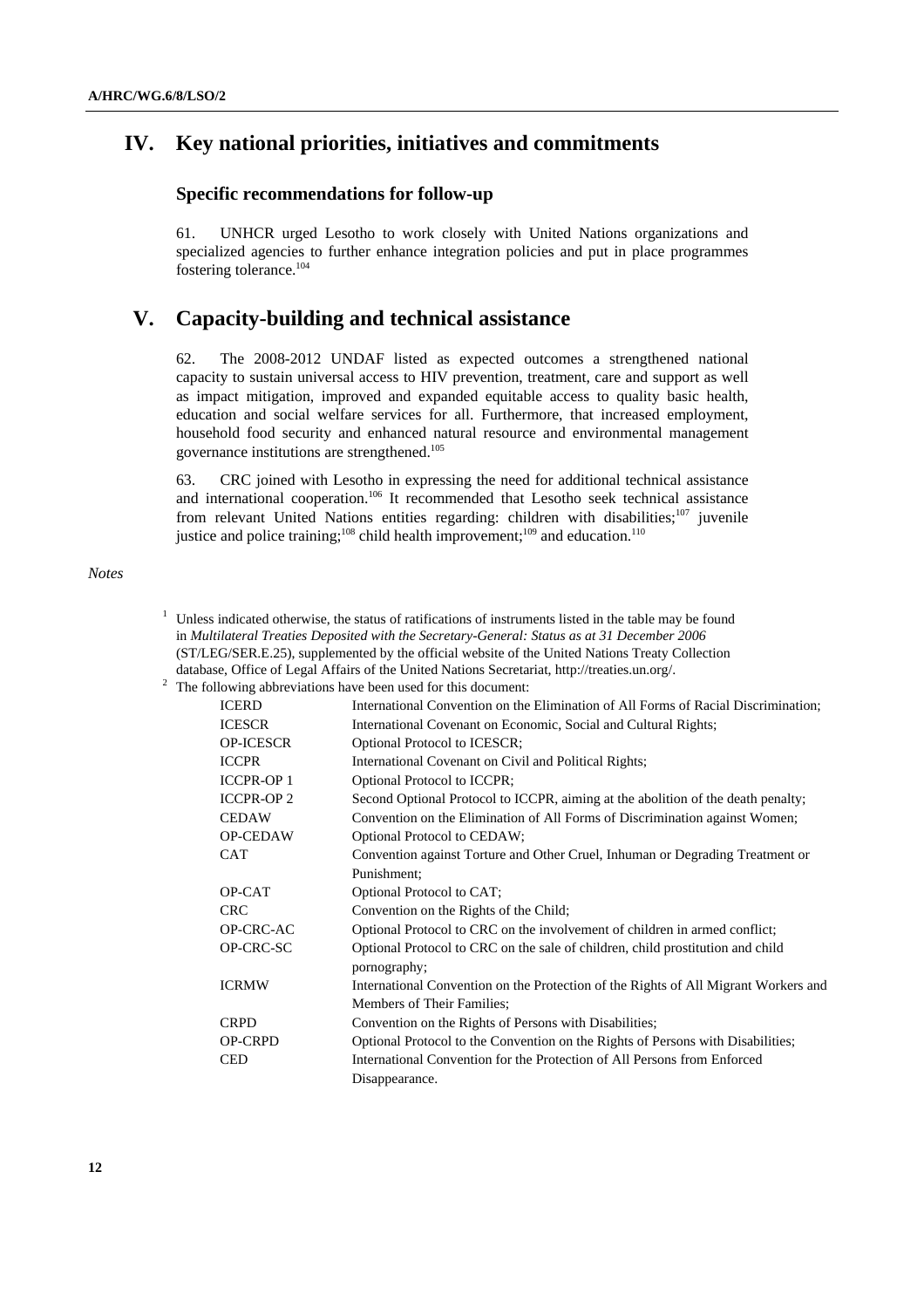- <sup>3</sup> Adopted by the General Assembly in its resolution 63/117 of 10 December 2008. Article 17, paragraph 1, of OP-ICESCR states that "The present Protocol is open for signature by any State that has signed, ratified or acceded to the Covenant".
- <sup>4</sup> Protocol to Prevent, Suppress and Punish Trafficking in Persons, Especially Women and Children, supplementing the United Nations Convention against Transnational Organized Crime.
- <sup>5</sup> 1951 Convention relating to the Status of Refugees and its 1967 Protocol, 1954 Convention relating to the Status of Stateless Persons and 1961 Convention on the Reduction of Statelessness.
- $6$  Geneva Convention for the Amelioration of the Condition of the Wounded and Sick in Armed Forces in the Field (First Convention); Geneva Convention for the Amelioration of the Condition of Wounded, Sick and Shipwrecked Members of Armed Forces at Sea (Second Convention); Convention relative to the Treatment of Prisoners of War (Third Convention); Convention relative to the Protection of Civilian Persons in Time of War (Fourth Convention); Protocol Additional to the Geneva Conventions of 12 August 1949, and relating to the Protection of Victims of International Armed Conflicts (Protocol I); Protocol Additional to the Geneva Conventions of 12 August 1949, and relating to the Protection of Victims of Non-International Armed Conflicts (Protocol II); Protocol Additional to the Geneva Conventions of 12 August 1949, and relating to the Adoption of an Additional Distinctive Emblem (Protocol III). For the official status of ratifications, see Federal Department of Foreign Affairs of Switzerland, at
- www.eda.admin.ch/eda/fr/home/topics/intla/intrea/chdep/warvic.html<br>
<sup>7</sup> International Labour Opposition Convertion Na 20 aggressive Fax International Labour Organization Convention No. 29 concerning Forced or Compulsory Labour; Convention No. 105 concerning the Abolition of Forced Labour; Convention No. 87 concerning Freedom of Association and Protection of the Right to Organise; Convention No. 98 concerning the Application of the Principles of the Right to Organise and to Bargain Collectively; Convention No. 100 concerning Equal Remuneration for Men and Women Workers for Work of Equal Value; Convention No. 111 concerning Discrimination in Respect of Employment and Occupation; Convention No. 138 concerning Minimum Age for Admission to Employment; Convention No. 182 concerning the Prohibition and Immediate Action for the Elimination of the Worst Forms of Child Labour.
- Committee on the Rights of the Child, concluding observations adopted on 26 January 2001 (CRC/C/103), para. 350.
- Human Rights Committee, concluding observations adopted on 6 April 1999 (A/54/40), paras. 245 and 252.<br>Committee on the Elimination of Racial Discrimination, concluding observations adopted on 23
- March 2000 (A/55/18), para. 113.<br><sup>11</sup> Ibid., para. 111.
- 
- 12 CRC/C/103, paras. 319–320.
- <sup>13</sup> ILO Committee of Experts on the Application of Conventions and Recommendations, Individual Direct Request concerning Worst Forms of Child Labour Convention, 1999 (No. 182), 2009, Geneva,
- doc. No. (ILOLEX) 092009LSO182, first paragraph.<br><sup>14</sup> For the list of national human rights institutions with accreditation status granted by the International Coordinating Committee of National Institutions for the Promotion and Protection of Human Rights (ICC), see A/HRC/10/55, annex I. 15 A/54/40, para. 246.
- 
- <sup>16</sup> A/64/230, para. 21; see also OHCHR, *2008 Annual Report: Activities and Results*, pp. 72, 81 and 154.<br><sup>17</sup> Resident Coordinator, Annual Report 2008, p. 3. Available at
- 
- http://www.undg.org/RCAR/2008/finalized/pdfs/RCAR\_2008\_LES\_NAR.pdf. 18 United Nations Development Assistance Framework (UNDAF) for Lesotho 2008–2012, 2007, p. 8, available at http://www.undp.org.ls/documents/UNDAF%202008%20-%202012.pdf. 19 CRC/C/103, paras. 323–324.
- 
- $^{20}$  Ibid., paras.  $321-322$ .<br> $^{21}$  Ibid., para.  $314$
- Ibid., para. 314.
- <sup>22</sup> DP/FPA/DCP/LSO/5, para. 7.
- <sup>23</sup> CRC/C/103, paras. 359–360.
- 24 See General Assembly resolution 59/113 B of 14 July 2005 and Human Rights Council resolution 6/24 of 28 September 2007. See also letters from the High Commissioner for Human Rights dated 9 January 2006 and 10 December 2007. Available at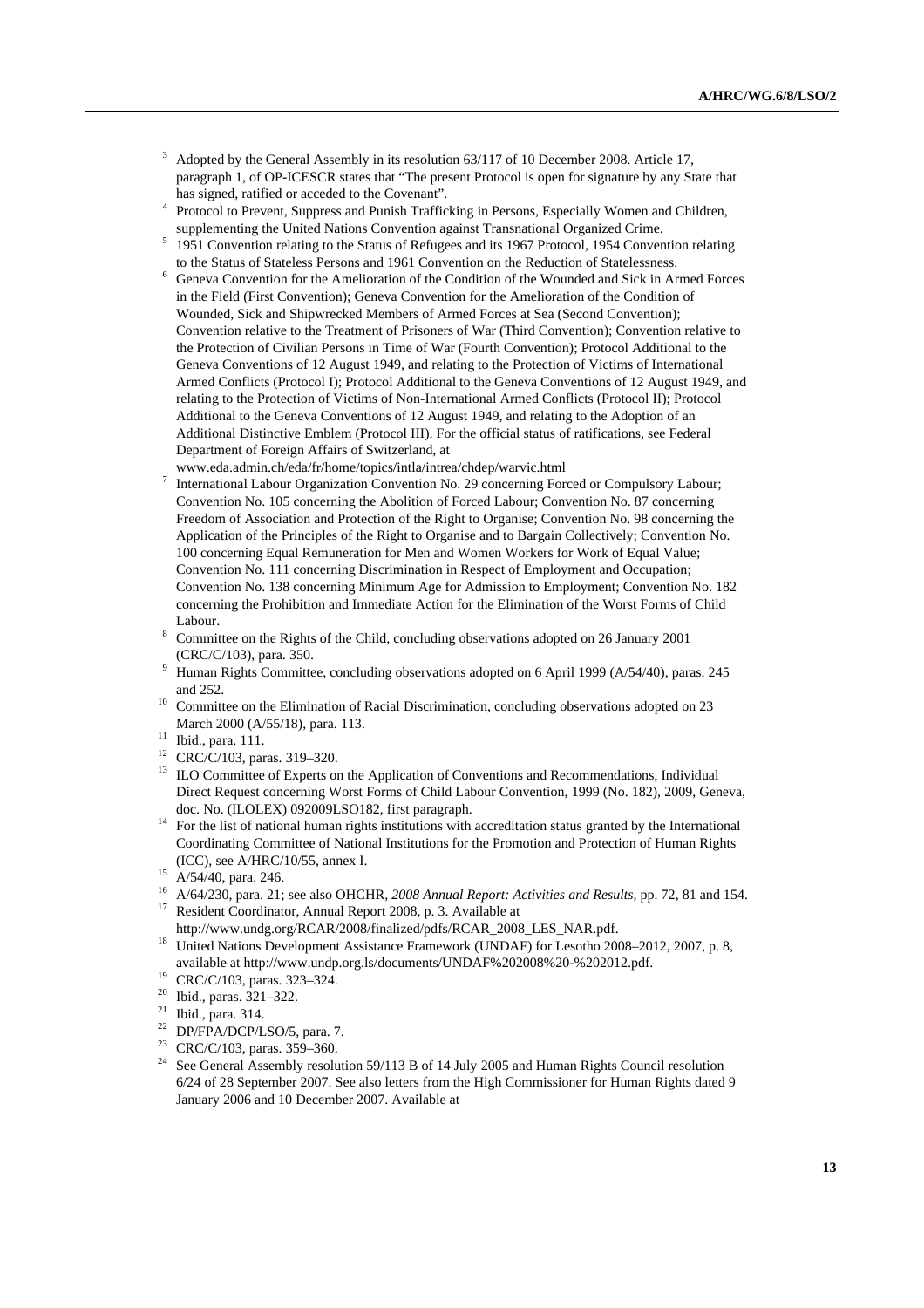http://www2.ohchr.org/english/issues/education/training/Summary-national-initiatives2005-2009.htm. 25 ILO Committee of Experts on the Application of Conventions and Recommendations, Individual

- Direct Request concerning Worst Forms of Child Labour Convention, 1999 (No. 182), 2009, Geneva, doc. No. (ILOLEX) 092009LSO182, tenth paragraph.<br><sup>26</sup> The following abbreviations have been used for this document:
- 

| <b>CERD</b>         | Committee on the Elimination of Racial Discrimination:        |
|---------------------|---------------------------------------------------------------|
| <b>HR</b> Committee | Human Rights Committee;                                       |
| <b>CEDAW</b>        | Committee on the Elimination of Discrimination against Women; |
| CRC.                | Committee on the Rights of the Child.                         |

- $27$  Committee on the Elimination of All Forms of Discrimination against Women, Annual report
- 
- $(A/62/38$  part III (2007)), para. 675.<br><sup>28</sup> The questionnaires referred to are those reflected in an official report by a special procedure mandate holder issued between 1 January 2006 and 31 January 2010. Responses counted for the purposes of this section are those received within the relevant deadlines, relating to the following questionnaires: (a) report of the Special Rapporteur on trafficking in persons, especially in women and children (E/CN.4/2006/62) and the Special Rapporteur on the sale of children, child prostitution and child pornography (E/CN.4/2006/67), joint questionnaire on the relationship between trafficking and the demand for commercial sexual exploitation, 2005; (b) report of the Special Rapporteur on the sale of children, child prostitution and child pornography (A/HRC/4/31), questionnaire on the sale of children's organs, 2006; (c) report of the Special Rapporteur on trafficking in persons, especially women and children (A/HRC/4/23), questionnaire on issues related to forced marriages and trafficking in persons, 2006; (d) report of the Special Rapporteur on the human rights of migrants (A/HRC/4/24), questionnaire on the impact of certain laws and administrative measures on migrants, 2006; (e) report of the Special Rapporteur on the right to education (A/HRC/4/29), questionnaire on the right to education of persons with disabilities, 2006; (f) report of the Special Representative of the Secretary-General on the issue of human rights and transnational corporations and other business enterprises (A/HRC/4/35/Add.3), questionnaire on human rights policies and management practices; (g) report of the Special Rapporteur on the situation of human rights and fundamental freedoms of indigenous people (A/HRC/6/15), questionnaire on the human rights of indigenous people, 2007; (h) report of the Working Group on the use of mercenaries (A/62/301), questionnaire on measures adopted and envisaged, including legislation, regarding mercenaries, 2007; (i) report of the Special Rapporteur on the sale of children, child prostitution and child pornography (A/HRC/7/8), questionnaire on assistance and rehabilitation programmes for child victims of sexual exploitation, 2007; (j) report of the Special Rapporteur on violence against women (A/HRC/7/6), questionnaire on indicators on violence against women, 2007; (k) report of the Special Rapporteur on the right to education (A/HRC/8/10), questionnaire on the right to education in emergency situations, 2007; (l) report of the Special Rapporteur on trafficking in persons, especially women and children (A/HRC/10/16 and Corr.1), questionnaire on trafficking in persons, 2008; (m) report of the independent expert on the question of human rights and extreme poverty to the eleventh session of the Council (A/HRC/11/9), questionnaire on Cash Transfer Programmes, 2008; (n) report of the Special Rapporteur on the right to education, (A/HRC/11/8), questionnaire on the right to education for persons in detention, 2009; (o) report of the Special Rapporteur on violence against women (A/HRC/11/6), questionnaire on violence against women and political economy, 2008; (p) report of the Special Rapporteur on contemporary forms of slavery, including its causes and consequences (A/HRC/12/21), questionnaire on national legislation and initiatives addressing the issue of bonded labour, 2009; (q) report of the Special Rapporteur on the sale of children, child prostitution and child pornography (A/HRC/12/23), questionnaire on measures to prevent and combat online child pornography, 2009; (r) report of the Special Rapporteur on the right to food (A/HRC/12/31), questionnaire on world food and nutrition security, 2009; (s) report of the Working Group on Arbitrary Detention (A/HRC/13/30), questionnaire on the detention of drug users, 2009; (t) joint study on global practices in relation to secret detention in the context of countering terrorism (A/HRC/13/42), questionnaire on secret detention, 2009; (u) report of the Special Rapporteur on the situation of human rights defenders (A/HRC/13/22), questionnaire on the security and protection of human rights defenders, 2009.

human rights defenders, 2009. 29 OHCHR, *2007 Annual Report: Activities and R*esults, p. 73. 30 OHCHR, *2008 Annual Report: Activities and Results*, p. 72.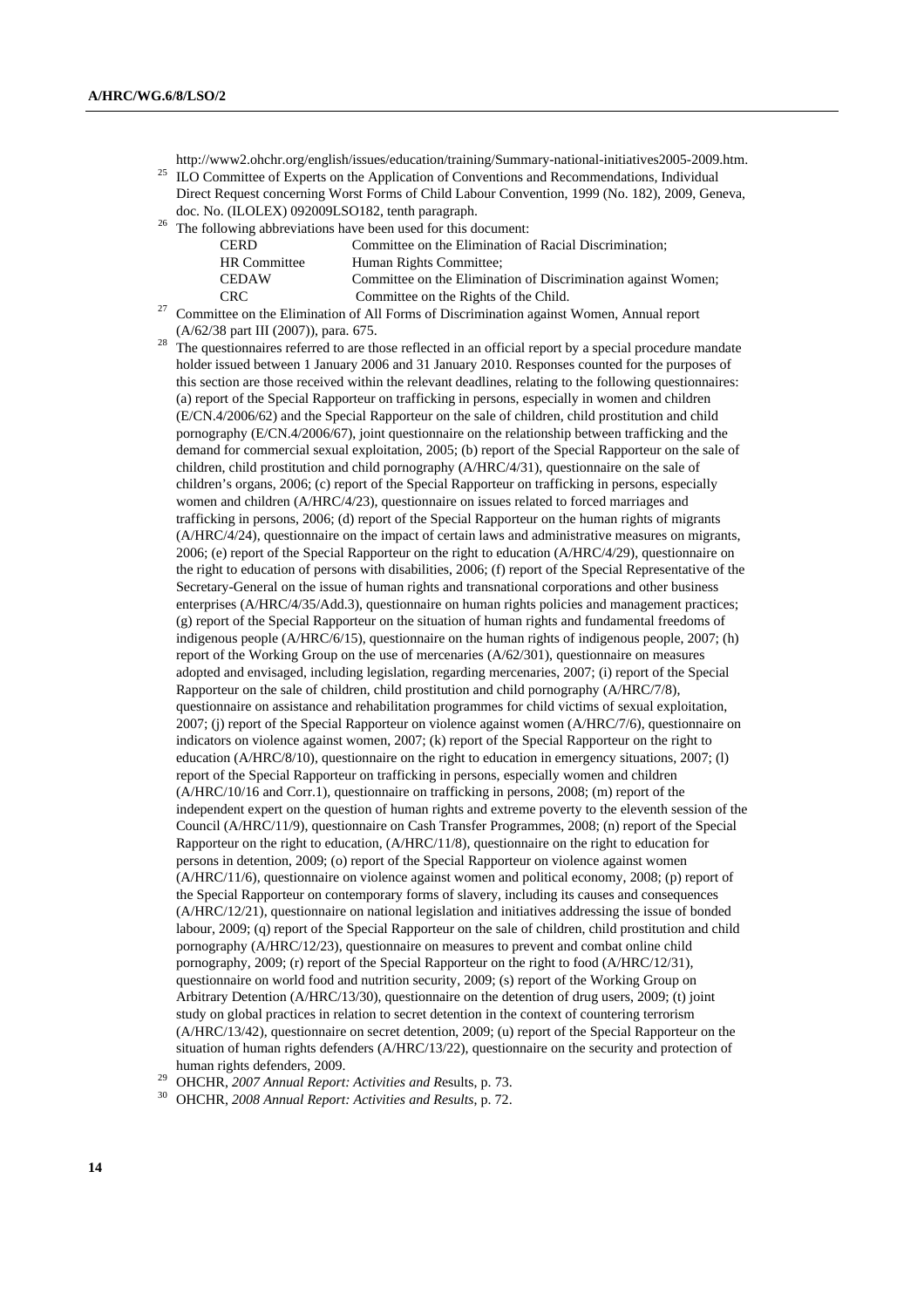- Report of the independent expert on the question of human rights and extreme poverty (A/HRC/7/15), para. 73. 32 Resident Coordinator, Annual Report 2008, p. 2.
- 
- <sup>33</sup> ILO Committee of Experts, Individual Direct Request concerning Discrimination (Employment and Occupation) Convention, 1958 (No. 111), 2008, Geneva, doc. No. (ILOLEX) 092008LSO111, second
- $^{34}$  DP/FPA/DCP/LSO/5, para. 6.
- <sup>35</sup> A/54/40, para. 253.
- 36 CRC/C/103, para. 335.
- 37 A/54/40, para. 253.
- <sup>38</sup> ILO Committee of Experts, Individual Direct Request concerning Discrimination (Employment and Occupation) Convention, 1958 (No. 111), 2008, Geneva, doc. No. (ILOLEX) 092008LSO111, fifth
- paragraph. 39 CRC/C/103, paras. 335–336.
- 40 A/55/18, para. 114.
- <sup>41</sup> ILO Committee of Experts, Individual Direct Request concerning Discrimination (Employment and Occupation) Convention, 1958 (No. 111), 2008, Geneva, doc. No. (ILOLEX) 092008LSO111,
- seventh paragraph.<br><sup>42</sup> Ibid,, seventh paragraph.
- 43 CRC/C/103, paras. 333–334.
- 44 A/54/40, para. 256.
- 45 Ibid., para. 260.
- 46 Ibid., para. 259.
- 47 Ibid., para. 261.
- 48 A/55/18, para. 112.
- 49 CRC/C/103, paras. 343–344.
- 50 UNICEF, Revised country programme document: Lesotho (2008-2012), para. 11. Available at http://www.unicef.org/about/execboard/files/07-PL36-Lesotho(2).pdf.<br>
51 CRC/C/103, para. 352.
- 
- 52 A/54/40, para. 255.
- 53 CRC/C/103, para. 357.
- 54 A/54/40, para. 255.
- 55 Ibid., para. 263.
- 56 CRC/C/103, paras. 341–342.
- 57 ILO Committee of Experts, Individual Direct Request concerning Worst Forms of Child Labour Convention, 1999 (No. 182), 2008, Geneva, doc. No. (ILOLEX) 092008LSO182, eleventh paragraph. 58 CRC/C/103, paras. 365–366.
- 
- <sup>59</sup> ILO Committee of Experts, Individual Direct Request concerning Worst Forms of Child Labour
- Convention, 1999 (No. 182), 2009, Geneva, doc. No. (ILOLEX) 092009LSO182, sixth paragraph. 60 ILO Committee of Experts, Individual Direct Request concerning Worst Forms of Child Labour Convention, 1999 (No. 182), 2008, Geneva, doc. No. (ILOLEX) 092008LSO182, thirteenth
- paragraph. 61 ILO Committee of Experts, Individual Direct Request concerning Worst Forms of Child Labour Convention, 1999 (No. 182), 2009, Geneva, doc. No. (ILOLEX) 092009LSO182, second paragraph.  $^{62}$  CRC/C/103, paras. 367–368.
- 
- 63 Department of Economic and Social Affairs (DESA), Lesotho Public Administration Country Profile, 2004, New York, pp. 6–7. Available at
- http://unpan1.un.org/intradoc/groups/public/documents/un/unpan023270.pdf. 64 D E SA, Lesotho Public Administration Country Profile, p. 11.
- 
- 65 A/54/40, para. 257.
- 66 CRC/C/103, paras. 371–372.
- 67 Ibid., paras. 339–340.
- $^{68}$  Ibid., paras. 345–346.
- 69 Ibid., paras. 347–348.
- 70 Ibid., paras. 349–350.
- 71 A/54/40, para. 265.